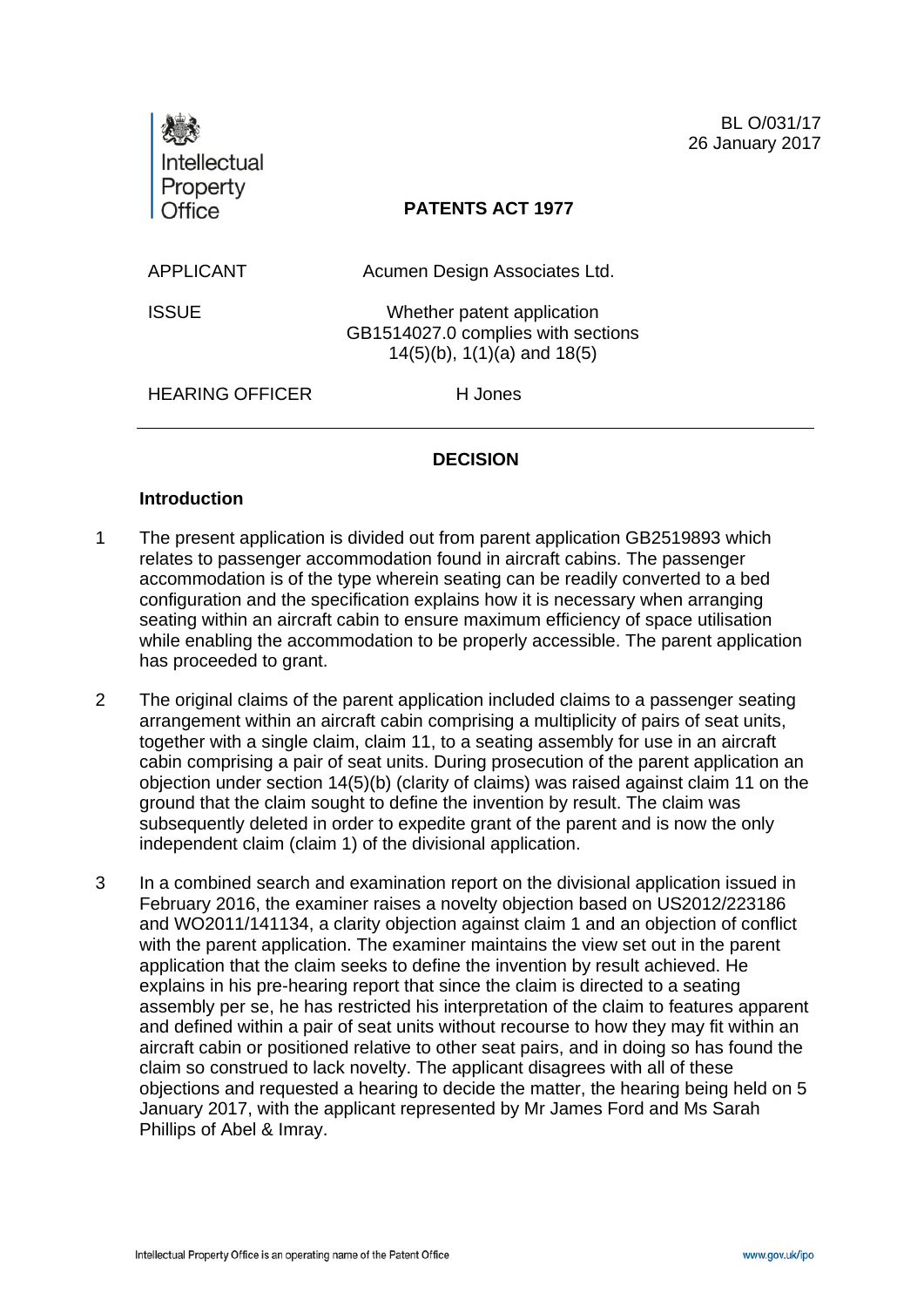#### **The invention**

4 The general concept of the divisional application is directed towards an aircraft seating unit suitable for an aircraft cabin wherein the seating unit allows an angled pathway to exist between an aisle and the seat unit furthest from the aisle. In order to achieve this layout the relationship between the pairs of seat units must be quite specific. Each seat assembly has a pair of seat units, the first seat unit bordering an aisle to one side and a second seat unit positioned to the other side of the first seat unit. This second seat unit could be a window seat and can extend parallel to the longitudinal axis of the aircraft cabin. When a series of seat assemblies are positioned such that the second seat units are placed end-to end, a passageway is formed between the aisle and the second seat around the foot of the first seat. The invention is best illustrated by reference to fig. 1a of the drawings reproduced below.



5 At the hearing Mr Ford explained the need to seek protection for not only the array of seating units within an aircraft cabin as claimed in the parent but also the seat units themselves, as claimed in the present application. Claim 1 reads as follows:

> 1. A seating assembly for use in an aircraft cabin, the seating assembly comprising a pair of seat units, each seat unit being configurable between a seating configuration and a flat-bed configuration, each seat unit having a longitudinal axis, and the pair of seat units comprising a first seat unit for bordering an aisle to one side, and a second seat unit positioned to the other side of the first seat unit, and wherein the second seat unit is adapted to be installed in the cabin such that the longitudinal axis of the second seat unit is parallel to the longitudinal axis of the aircraft cabin, and wherein the longitudinal axis of the first seat unit is angled relative to the longitudinal axis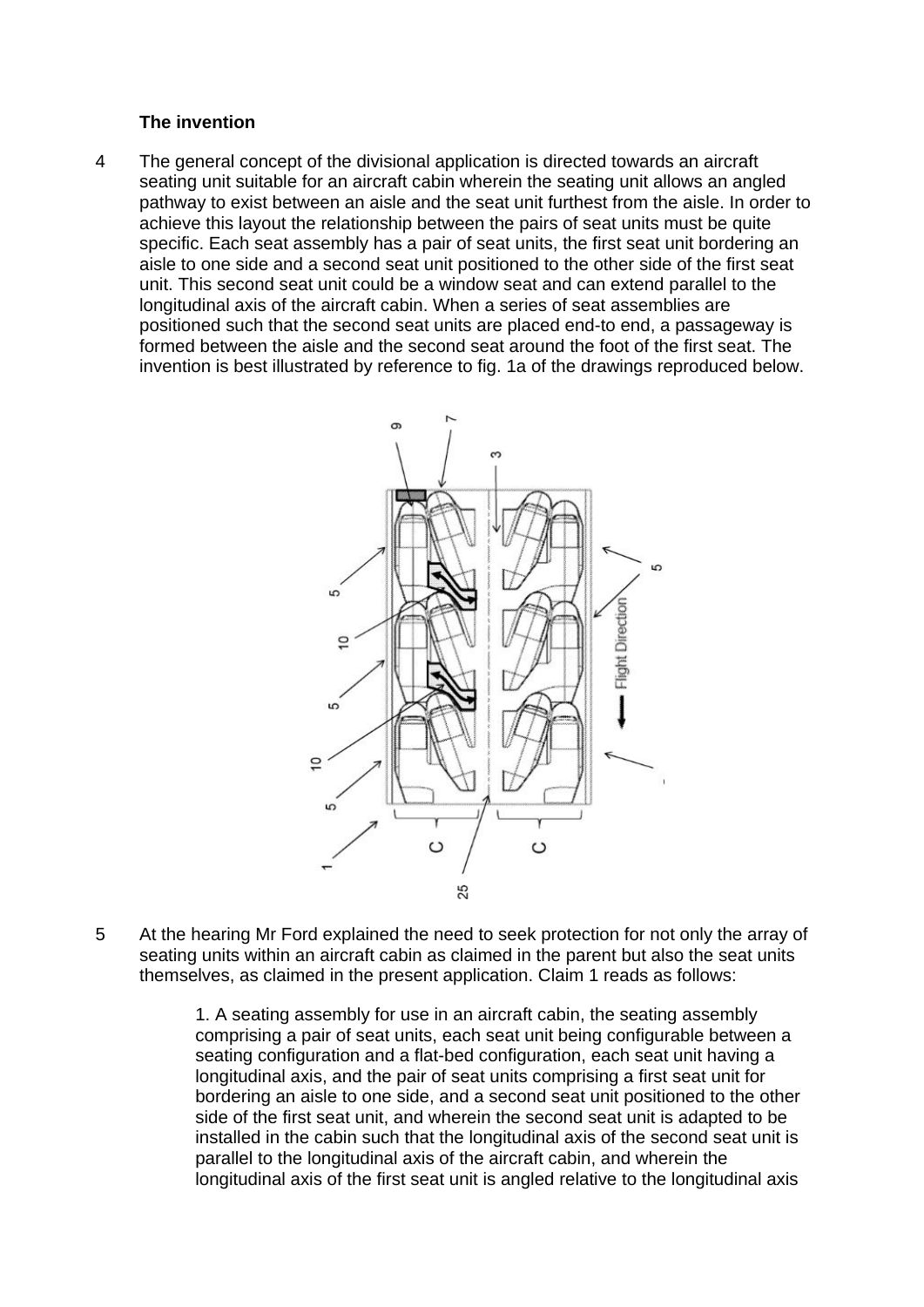of the second seat unit, such that when the seat assembly is located in an aircraft cabin with corresponding, identical, seat assemblies in the rows directly behind and in front of the seat assembly, with the second seat units in each of those seat assemblies having their longitudinal axes in-line with one another and being arranged end-to-end, a passenger access path for linking the second seat unit with the aisle is provided, the passenger access path passing between the first seat unit of the seat assembly and the first seat unit of the seat assembly in the row either in front or behind, at least part of that passenger access path being angled relative to the longitudinal axis of the second seat unit.

6 In his skeleton arguments submitted before the hearing, Mr Ford observed that the examiner's finding of lack of novelty arises only as a result of his decision to ignore certain features of the claim which are said to render its scope unclear. He suggested that it would be appropriate for the hearing to deal with the issue of clarity first before moving on to deal with the issue of novelty if that became necessary. The examiner agreed with this approach at the hearing and this decision is set out in such a way.

# **Argument and Analysis**

#### Clarity

7 The examiner has based his main objection on section 14(5)(b) of the Act which states:

*14(5) The claim or claims shall-*

- *(a) define the matter for which the applicant seeks protection;*
- *(b) be clear and concise;*
- *(c) be supported by the description; and*

*(d) relate to one invention or to a group of inventions which are so linked as to form a single inventive concept.*

- 8 The examiner argues that the claims are unclear as they are couched in terms of a definition by result, the examiner additionally referring to *Electrical and Musical Industries Ltd v Lissen Ltd*[1](#page-2-0) as an authority. Mr Ford draws reference to the Office's [Manual of Patent Practice](https://www.gov.uk/guidance/manual-of-patent-practice-mopp/section-14-the-application#invention-defined-by-reference-to-intended-use) and in particular to paragraph 14.120 dealing with claims which attempt to define the invention, or a feature thereof, by a result to be achieved.
- 9 It is not necessary to review the case of *Electrical and Musical Industries Ltd v Lissen Ltd* in any great detail, rather it is sufficient in this instance to note that both the examiner and the applicant agree on the relevant point made in relation to clarity of claim (lines 26-29, page 39):

*The function of the claims is to define clearly and with precision the monopoly claimed, so that others may know the exact boundaries of the area within which they will be trespassers. Their primary object is to limit and not to extend the monopoly.*

10 Paragraph 14.120 of the Manual reads as follows:

14.120 The area defined by the claims must be as precise as the invention allows. As a general rule, claims which attempt to define the invention, or a feature thereof, by a result

<span id="page-2-0"></span> <sup>1</sup> [1939] 56 RPC <sup>23</sup>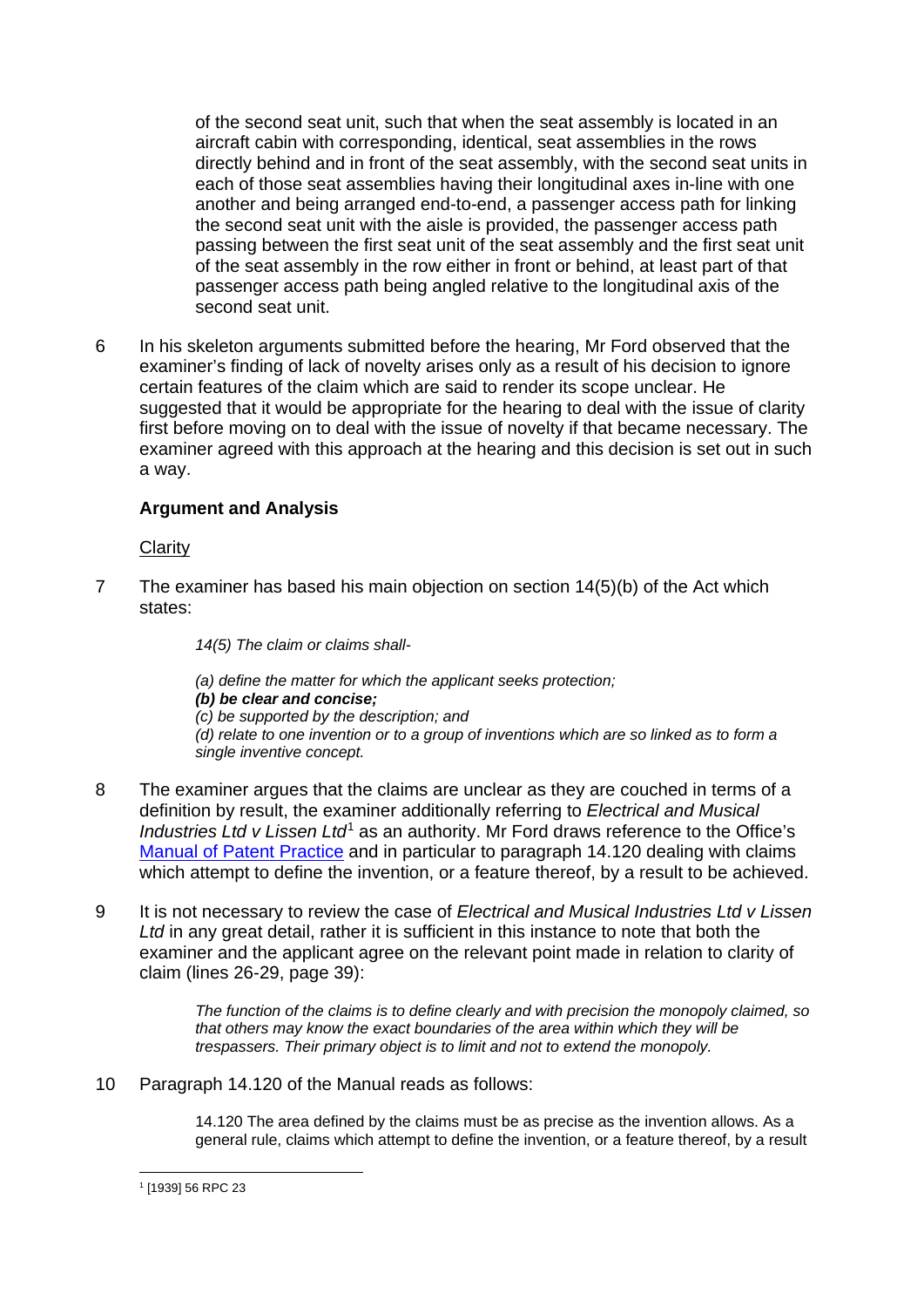to be achieved should not be allowed. However, they may be allowed if the invention can only be defined in such terms and if the result is one which can be directly and positively verified by tests or procedures adequately specified in the description and involving nothing more than trial and error. In *No-Fume Ltd v Frank Pitchford Co Ltd*, 52 RPC 231, a claim to an ash receptacle for smokers in which the dimensions of certain parts were such that smoke from objects thrown into the receptacle did not emanate from the receptacle was allowed on the grounds that the invention could be realised by dimensions other than those disclosed, by experiments not involving inventive ingenuity. However, claims of this kind are generally undesirable and it should be noted that the No-Fume claim was allowed solely because the invention did not admit of precise definition independently of the result achieved. Any claim which includes a subordinate clause prefaced by words such as "so that" or "the arrangement being such that" requires special consideration from this point of view.

- 11 The examiner has established that claim 1 is of a form that the Manual says requires special attention, the so-called "result to be achieved" in this case being the formation of a path between the aisle and the second seat unit when a series of seating assemblies are place end-to-end. The examiner suggests that a manufacturer of seat units/assemblies could only decide whether he would be infringing claim 1 by undertaking experiments involving the relative positioning of seat assemblies and assessing the gap between them, for example through tessellation testing. He suggests also that it would be perfectly possible to define the seat assembly in a way which avoided reference to the result achieved, for example by reference to the angle between the pair of seat units, the longitudinal position of one seat unit relative to the other, i.e. the degree of offset, and the tapering of the seat units.
- 12 Mr Ford argues that the nature of experiment required to determine whether the result is achieved would be quite straightforward to a person skilled in the art, pointing out that a tessellation test can be easily implemented in CAD software available to aircraft seat designers or performed manually with paper cut-outs of pairs of seat units. Mr Ford demonstrated at the hearing how straightforward a test involving paper cut-outs would be. Mr Ford also argues that simply because a claim can be defined another way without reference to the intended result does not necessarily imply that the claim is unclear. The requirement of the Act is that the monopoly claimed should be clear and not that it be clearer than any other possible variation.
- 13 Although the Manual suggests that claims which attempt to define the invention by result to be achieved should not be allowed, it also says that such claims may be allowed in circumstances where the invention can only be defined in such terms and if the result is one which can be directly and positively verified by tests or procedures adequately specified in the description or known to the person skilled in the art. Paragraph 14.120 notes that the claim in the *No-Fume* case was allowed.
- 14 In the present case, I am persuaded by Mr Ford's argument that the question of whether a passenger access path is provided by the arrangement of seating assemblies specified in claim 1 can very easily be answered by simple test, whether this be by use of CAD software, by manipulation of paper cut-outs or even performed mentally.
- 15 On the question of whether the invention can be defined without reference to result then I agree with the examiner that this is clearly possible in this case. However, Mr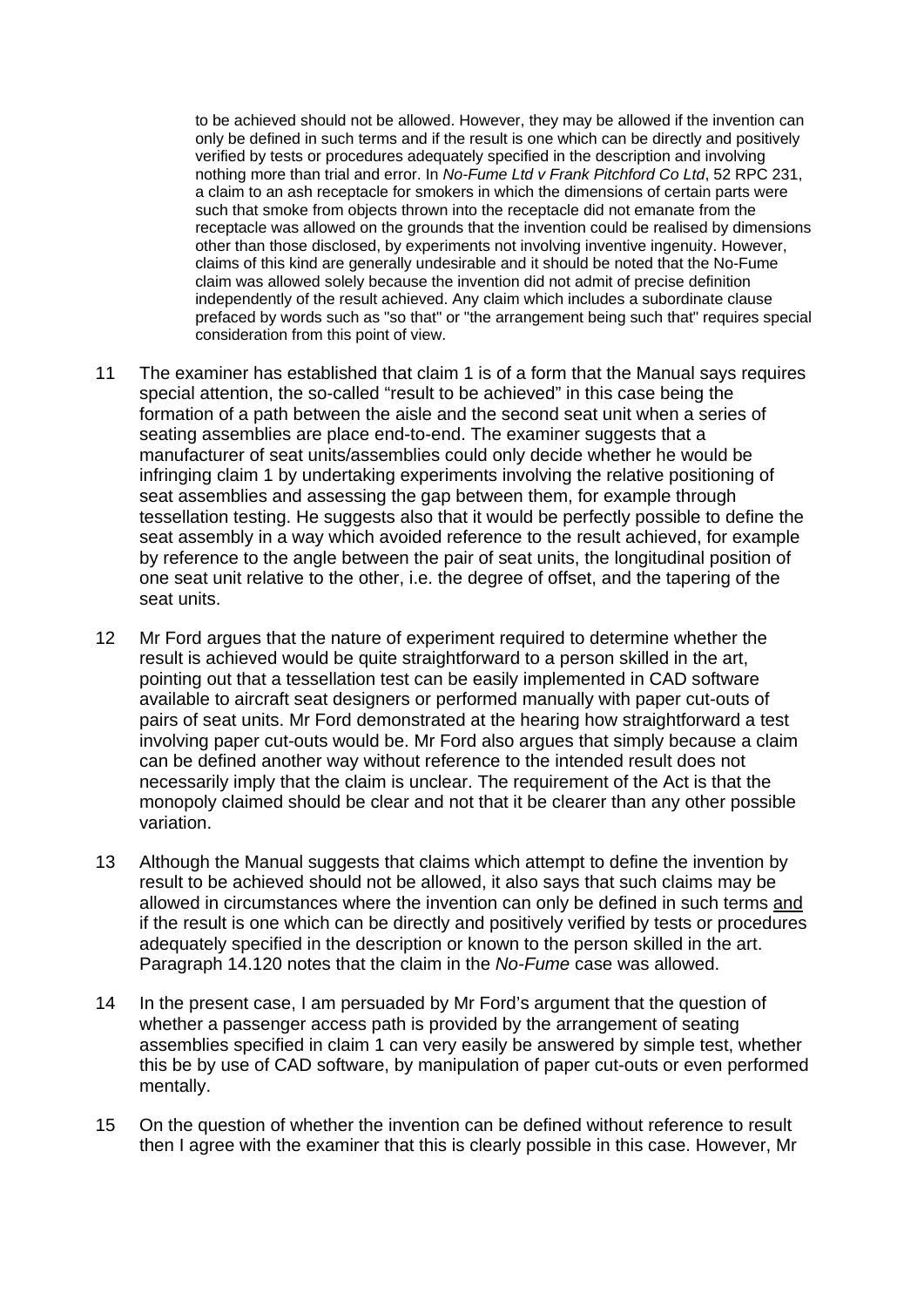Ford argues that this should not matter provided that the scope of what is claimed is clear.

- 16 Although we did not discuss this at the hearing, I note that the European Patent Office guidelines for examination of claims which seek to define the result to be achieved differ slightly to those of the IPO set out at paragraph 14.120 of the Manual. The EPO guidelines<sup>[2](#page-4-0)</sup> at Part F, Chapter VI, paragraph  $4.10$ , say that such claims "may be allowed if the invention either can only be defined in such terms or [my emphasis] cannot otherwise be defined more precisely without unduly restricting the scope of the claims", while also saying that the result to be achieved should be one which can be directly and positively verified by tests or procedures adequately specified in the description or known to the person skilled in the art, i.e. "the result is one which can be directly and positively verified by tests or procedures adequately specified in the description or known to the person skilled in the art and which do not require undue experimentation." Mr Ford argues that defining the invention in any other way than currently presented would unduly restrict the scope of monopoly sought, and I tend to agree with him on this point.
- 17 The fundamental requirement that a claim must satisfy is, as Mr Ford points out, that which is set out in the Act, namely whether it is clear. In my view, and on the specific facts of this case, I consider that the seating assembly arrangement is clearly set out such that the result to be achieved by the particular arrangement can easily be verified by a person skilled in the art. I agree with Mr Ford that claim 1 meets the requirements of section 14(5)(b). While I accept the general proposition that claims which attempt to define the invention by result achieved can be unclear, I do not find this to be true in the present case. The claim in this case is directed to a seating assembly comprising a pair of seat units (i.e. a first seat unit and a second seat unit), where the longitudinal axis of the first seat unit is angled relative to the longitudinal axis of the second seat unit, the seat assembly being configured in such a way that an access path is formed around the first seat unit to the second seat unit when the second seat units in multiple seat assemblies are placed end to end. The presence of an access path can be easily verified.

### **Novelty**

18 As was agreed at the hearing, having found claim 1 to be clear then the novelty argument based on the identified prior art falls away. I confirm that none of the prior art documents discloses a seat assembly configured in the way described above.

# **Conflict**

19 The examiner bases his objection on section 18(5) of the Act, which states that:

*18(5) Where two or more applications for a patent for the same invention having the same priority date are filed by the same applicant or his successor in title, the comptroller may on that ground refuse to grant a patent in pursuance of more than one of the applications.*

20 The guidance at paragraph 18.95 of the Manual says that the tests for determining under section 18(5) whether two UK applications relate to the same invention are the same as deciding under section 73(2) whether a UK patent conflicts with a European patent (UK). It notes that the phrase "for the same invention" under both section 18(5) and section 73(2) is regarded as embodying the long-standing principle that the

<span id="page-4-0"></span> <sup>2</sup> [https://www.epo.org/law-practice/legal-texts/html/guidelines/e/f\\_iv\\_4\\_10.htm](https://www.epo.org/law-practice/legal-texts/html/guidelines/e/f_iv_4_10.htm)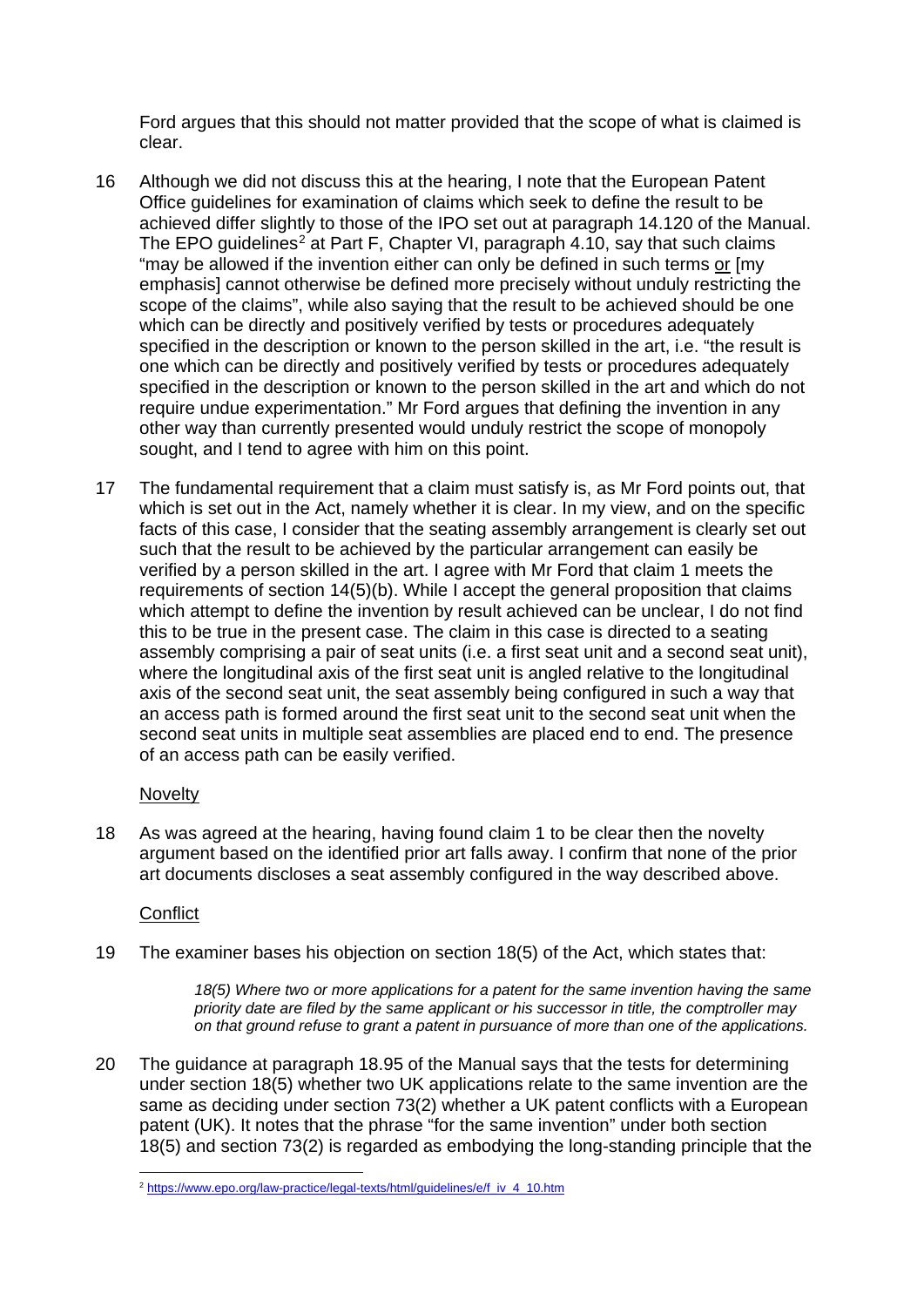same monopoly should not be granted twice over – thus it covers not only the situation where respective applications contain claims explicitly including all of the same features (including the case where these claims are dependent on quite distinct main claims) but also where the claims differ in their wording but their scope does not differ in substance.

- 21 No additional authorities were relied upon by the examiner during the examination process. Mr Ford referred to *Arrow Electric Switches Ltd's Applications*[3](#page-5-0) and *Kimberley-Clark Worldwide Inc's Patent*[4i](#page-5-1)n his skeleton arguments and to *SeeReal Technologies*' *Application*[5](#page-5-2) and *Optinose AS's Application*[6](#page-5-3) at the hearing.
- 22 The potential for conflict under section 18(5) arises from the applicant's decision to delete claim 11 from the parent application in order to expedite grant and then to submit the same claim as part of the present divisional application. The divisional application has the same priority date and was filed by the same applicant as the parent. When examining the parent application, the examiner evidently considered that the seating assembly of claim 11 related to the same inventive concept as the passenger seating arrangement set out in claim 1 because he did not object to plurality of invention. In his objection under section 18(5), the examiner says that he does not consider that the characterising features of the two claims differ substantially from one another and that the overlap between them is minimal. I note that the examiner did not consider the claims to be coterminous when part of the parent application or else he would have raised an objection under section 14(5)(b) to lack of conciseness (see Manual, paragraph 14.141).
- 23 In his skeleton arguments Mr Ford suggests that it would be perverse and against the principles of natural law to prevent protection for allowable subject-matter, i.e. claim 11, just because the applicant was forced to delete it from the parent. Having reviewed the file, I am satisfied that there is no evidence to indicate that the applicant was forced to delete claims from the parent application as Mr Ford suggests.
- 24 Having reviewed the authorities cited by Mr Ford, it seems that all of them deal with a situation where a first invention (A) is claimed in a first application, a second invention (B) is claimed in a second application, and some combination of the two inventions, either B+A or A+B, is claimed in one or both of the applications. In *Arrow*, for example, there is a claim to a switch (A) in the parent application and claims to an operating means (B) in the divisional applications, and one of the claims in the divisional application is directed to an operating means plus the switch (B+A). It was held initially that the claim to B+A fell within the scope of a claim to A in the parent application and that this gave rise to conflict. The principle established on appeal was that in order to avoid conflict of claims there should be no claim to B in the parent application and that only one of the parent and divisional applications can have a claim to A+B (or the equivalent, B+A). This same principle was applied in *Kimberley-Clark*, *SeeReal* and *Optinose*. I note that the hearing officer's decision in *Kimberley-Clark* refers to a further two authorities, namely *Maag Gear Wheel and Machine Co Ltd.'s Patent*[7](#page-5-4) and *Marley Roof Tile Co. Ltd.'s Patent*[8](#page-5-5)*.* In *Marley,* the Court of Appeal said that a claim to a product having certain physical properties was equivalent to a

<span id="page-5-2"></span><sup>6</sup> [BL O/026/12](https://www.ipo.gov.uk/p-challenge-decision-results/o02612.pdf)

<span id="page-5-0"></span> <sup>3</sup> 61 RPC 1 (1944)

<span id="page-5-1"></span><sup>4</sup> [BL O/279/04](https://www.ipo.gov.uk/p-challenge-decision-results/o27904.pdf) <sup>5</sup> [BL O/261/12](https://www.ipo.gov.uk/pro-types/pro-patent/pro-p-os/o26112.pdf)

<span id="page-5-3"></span><sup>&</sup>lt;sup>7</sup> [1985] RPC 572

<span id="page-5-5"></span><span id="page-5-4"></span> $8$   $1994$  $RPC6$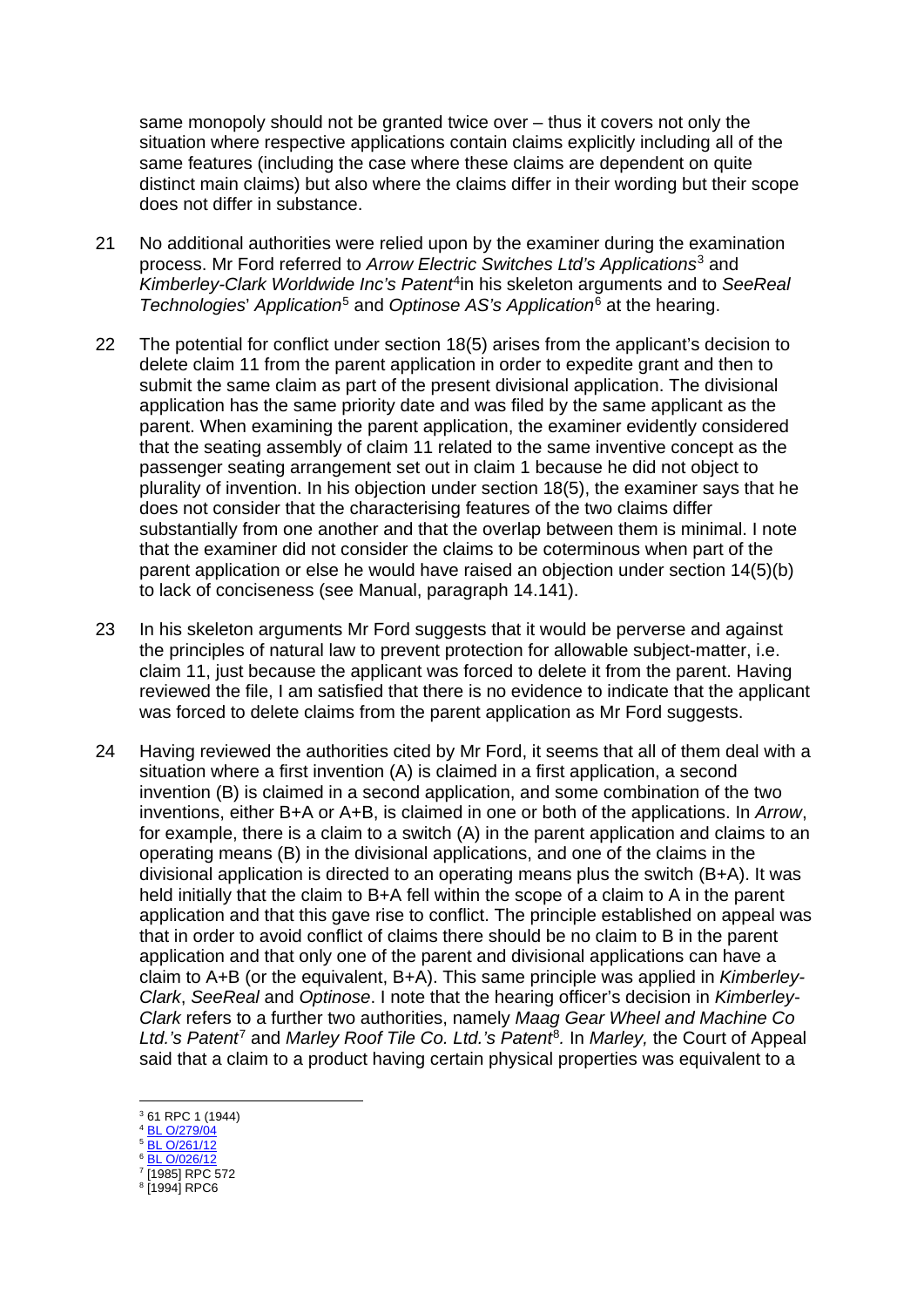product-by-process claim where the process yielded a product having the same physical properties. In *Maag*, the question of conflict turned on the particular construction to be given to a claim and to what extent a seemingly broad term in the claim should be construed in the light of only a single, specific example in the specification.

25 In the present case, claim 1 of the parent is directed to a passenger seating arrangement in an aircraft cabin comprising a multiplicity of identical pairs of seat units, and claim 1 of the divisional application is directed to a single pair of seat units. Claims 1 and 2 of the parent are set out below:

> 1. A passenger seating arrangement in an aircraft cabin, the seating arrangement comprising a multiplicity of substantially identical pairs of seat units, the pairs of seat units being located directly behind one another, each seat unit having a longitudinal axis, and each pair of seat units comprising an aisle-seat unit bordering an aisle to one side, and a non-aisle-seat unit positioned to the other side of the aisle-seat unit, all the aisle-seat units facing in the same, first, direction, all the non-aisle-seat units facing in the same, second, direction, 15 each seat unit being configurable between a seating configuration and a flat-bed configuration, the longitudinal axes of the nonaisle-seat units being arranged in-line with one another and being substantially parallel to the longitudinal axis of the aircraft cabin, and wherein the longitudinal axis of the aisle-seat unit of each pair of seat units is angled relative to the longitudinal axis of the non-aisle-seat unit, so as to provide a passenger access path linking the non-aisle-seat unit of a pair, with the aisle, at least part of the passenger access path being angled relative to the longitudinal axis of the non-aisle seat unit.

2. A passenger seating arrangement according to claim 1, wherein the nonaisle-seat units are arranged substantially end-to-end.

- 26 It seems to me that the question of conflict becomes an issue only if claim 1 of the divisional application is construed as including more than one pair of seat units. However, I have already found this not to be the case because the reference to further seats in front and behind the single pair of seat units is included only by way of allowing the passenger access path to be identified. It can be seen that claim 1 of the parent contains all of the features of claim 1 of the divisional application. In addition, claim 1 of the parent also provides a passenger seating arrangement in an aircraft cabin, the seating arrangement comprising a multiplicity of seating units. Adopting the terminology of *Arrow* one might say that the parent is claiming B+A and that the divisional application is claiming A. The parent does not include a claim to a pair of seat units *per se* (A) and the divisional application does not include a claim to a passenger cabin having multiple pairs of seat units (B+A), so it is my view that the question of conflict does not arise.
- 27 A final observation. The fact that the invention now claimed in the divisional would have been perfectly acceptable if included in the parent does not automatically mean that it must conflict if claimed in a second application. Put another way, the absence of plurality does not necessarily mean the presence of conflict. Section 14(5)(d) of the Act requires that a claim or claims "shall relate to one invention or to a group of inventions which are so linked as to form a single inventive concept". The Act thus recognises that one application may acceptably contain several different inventions so long as they fall within the same inventive concept. This is in contrast to section